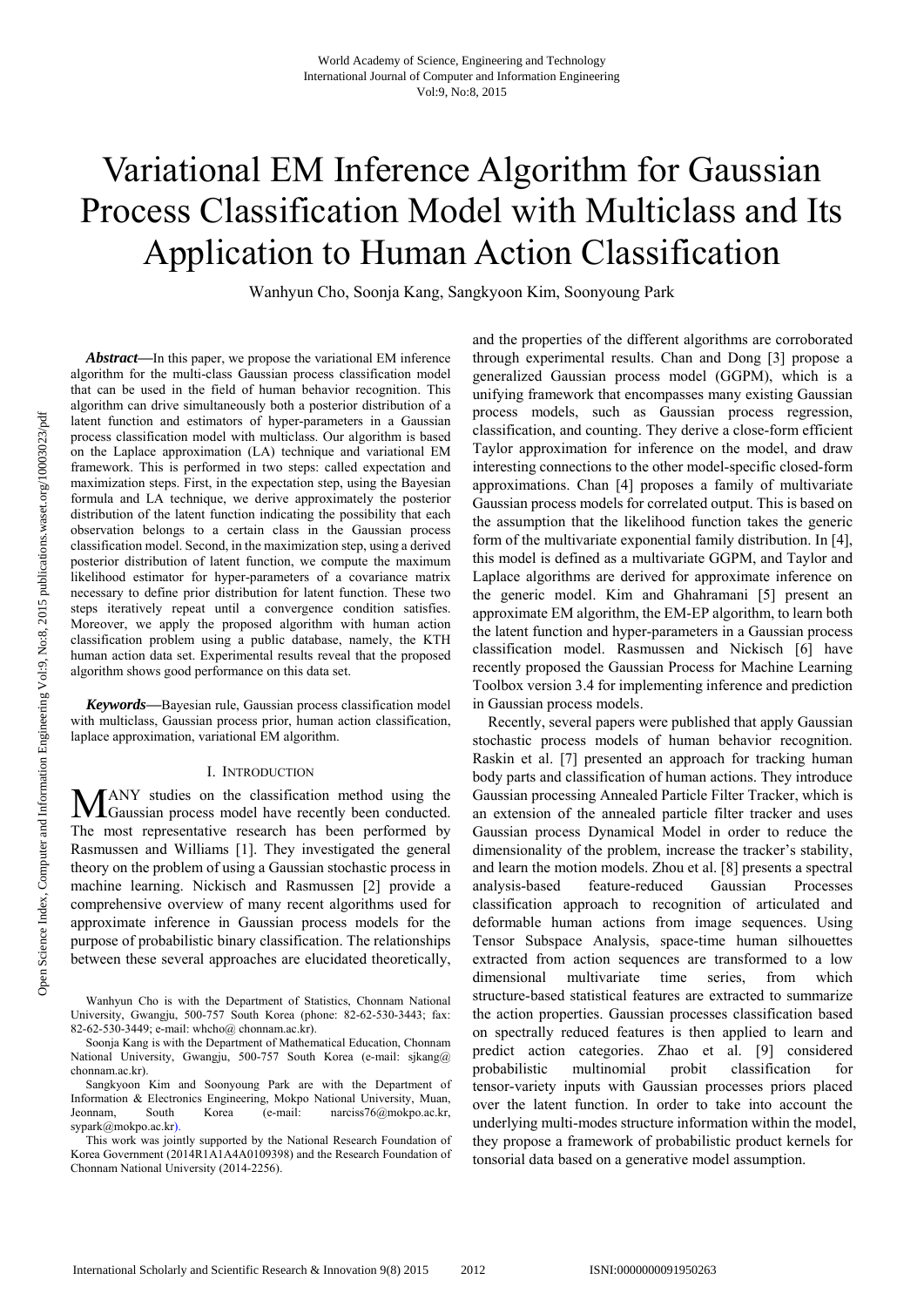The major contribution of our research is an inference algorithm that can drive simultaneously both a posterior distribution of a latent function and estimators of hyper-parameters in a Gaussian process classification model. The proposed algorithm is performed in two steps: each of which is the expectation step and maximization step. First, in the expectation step, using the Bayesian formula and LA, we derive approximately the posterior distribution of the latent function based on learning data. Furthermore, we calculate a mean vector and covariance matrix of the latent function. Second, in the classification step, using a derived posterior distribution of the latent function, we derive the maximum likelihood estimator for hyper-parameters necessary to define a covariance matrix. Finally, we apply the proposed algorithm with human action classification problem using a public database, namely, the KTH human action data set.

# II.MULTICLASS GAUSSIAN PROCESS CLASSIFICATION MODEL

#### *A.Gaussian Process Classification Model*

In general, the Bayesian Gaussian process classification model with multiclass consists of three components: a latent function with Gaussian process (GP) prior, a response function with multiclass, and a link function that relates the latent function and response mean. First, we define the latent function f(x) for multiclass classification at each function having C classes as

$$
\mathbf{f}(\mathbf{x}) = (\mathbf{f}^1, \cdots, \mathbf{f}^c, \cdots, \mathbf{f}^c)^T, \n\mathbf{f}^c = (\mathbf{f}_1^c, \cdots, \mathbf{f}_i^c, \cdots, \mathbf{f}_n^c)^T, c = 1, \cdots, C
$$
\n(1)

where the superscript *c* denotes a particular class and the subscript *i* denotes the observation number. Then, we assume that a GP prior for the latent function  $f(x)$  is defined as the Gaussian distribution having zero mean vector and covariance matrix **K**. In other words

$$
\mathbf{f}(\mathbf{x}) \sim \mathcal{N}(\mathbf{0}, \mathbf{K}).\tag{2}
$$

Here, the GP prior for multiclass classification usually has only intra-class correlations. The covariance matrix  $K$  in the GP prior of latent functions is defined as

$$
\mathbf{K} = \begin{pmatrix} \mathbf{K}^1 & \cdots & \mathbf{0} \\ \vdots & \mathbf{K}^c & \vdots \\ \mathbf{0} & \cdots & \mathbf{K}^C \end{pmatrix},\tag{3}
$$

where  $K^c$  is a covariance matrix of latent function  $f^c(x)$  related to class  $c$ . The covariance function  $k_{ij}^c$  of each covariance matrix  $K^c$  is defined by

$$
\mathbf{K}^c = (k_{ij}^c), c = 1, \cdots, C
$$
  
\n
$$
k_{ij}^c = k^c(\mathbf{x}_i, \mathbf{x}_j) = \theta_0^c \exp(-\frac{1}{2\theta_1^c} || \mathbf{x}_i - \mathbf{x}_j ||), i, j = 1, \cdots, n
$$
\n(4)

The hyper-parameter  $\theta_0^c$  specifies the latent function scale related to class  $c$ , whereas the hyper-parameter  $\theta_1^c$  specifies a function of the length scale. Here, we represent  $\Theta = {\theta_0^1, \theta_1^1, \cdots, \theta_0^C, \theta_1^C}$  as the set of all hyper-parameters of the model.

Second, the response vector  $\mathbf{Y} = (\mathbf{y}^1, \dots, \mathbf{y}^c, \dots, \mathbf{y}^c)^T$  consists of independent and identical multinomial random variables in which each component vector  $y^c$  represents the  $c$ -th class. In other words, let us define  $\mathbf{Y} = (\mathbf{y}^1, \dots, \mathbf{y}^c, \dots, \mathbf{y}^c)^T$  as a vector of the same length  $f(x)$  in which each component of the  $c$ -th random vector  $\mathbf{y}^c = (y_1^c, \dots, y_i^c, \dots, y_n^c)^T$  for  $c = 1, \dots, C$  contains all entries of 1 for the  $c$  class which is the label for the  $i$ -th observation and 0 is for the other  $C-1$  classes. Here, we can assume that the density function  $p(Y|\pi)$  of the response vector  $\bf{Y}$  is given as the following form:

$$
p(\mathbf{Y} \mid \boldsymbol{\pi}) = \prod_{i=1}^{n} \prod_{c=1}^{C} (\pi_i^c)^{y_i^c}
$$
 (5)

where the indicator variable  $y_i^c$  is 1 or 0 with probability  $\pi_i^c$ and 1- $\pi_i^c$  and  $\pi_i^c$  denotes the probability that an i-th observation is a type of the particular class  $c$ .

Third, we consider the link function that specifies the relation between the latent function  $f(x)$  and the response mean vector  $E(Y | f)$ . Here, the link function can be defined as

$$
E(\mathbf{Y} | \mathbf{f}) = (E(\mathbf{y}^1 | \mathbf{f}), \cdots, E(\mathbf{y}^C | \mathbf{f}))
$$
 (6)

where

$$
E(\mathbf{y}^c \mid \mathbf{f}) = (E(y_1^c \mid \mathbf{f}), \cdots, E(y_i^c \mid \mathbf{f}), \cdots, E(y_n^c \mid \mathbf{f})),
$$
  
\n
$$
c = 1, \cdots, C
$$
 (7)

and

$$
E(y_i^c | \mathbf{f}) = \pi_i^c = \frac{\exp(\mathbf{f}_i^c)}{\sum_{c'=1}^C \exp(\mathbf{f}_i^{c'})}, i = 1, \cdots, n, c = 1, \cdots C.
$$
 (8)

### *B.Laplace Approximation Algorithm*

Inference in the classification problem is processed naturally by two steps. First, by using Bayes' rule, we compute the posterior distribution of the latent variable  $f(x)$  based on *n* training data as:

$$
p(\mathbf{f} \mid \mathbf{X}, \mathbf{y}, \Theta) = p(\mathbf{y} \mid \mathbf{f}, \Theta) p(\mathbf{f} \mid \mathbf{X}, \Theta) / p(\mathbf{y} \mid \mathbf{X}, \Theta) \tag{9}
$$

Second, using posterior distribution  $p(f | X, y, \Theta)$  derived at the first step, we compute the predictive distribution of the latent variable  $f_*(\mathbf{x}_*)$  corresponding to a test case  $\mathbf{x}_*$ :

$$
p(\mathbf{f}_* | \mathbf{X}, \mathbf{y}, \Theta, \mathbf{x}_*) = \int p(\mathbf{f}_* | \mathbf{X}, \mathbf{x}_*, \mathbf{f}) p(\mathbf{f} | \mathbf{X}, \mathbf{y}, \Theta) d\mathbf{f}.
$$
 (10)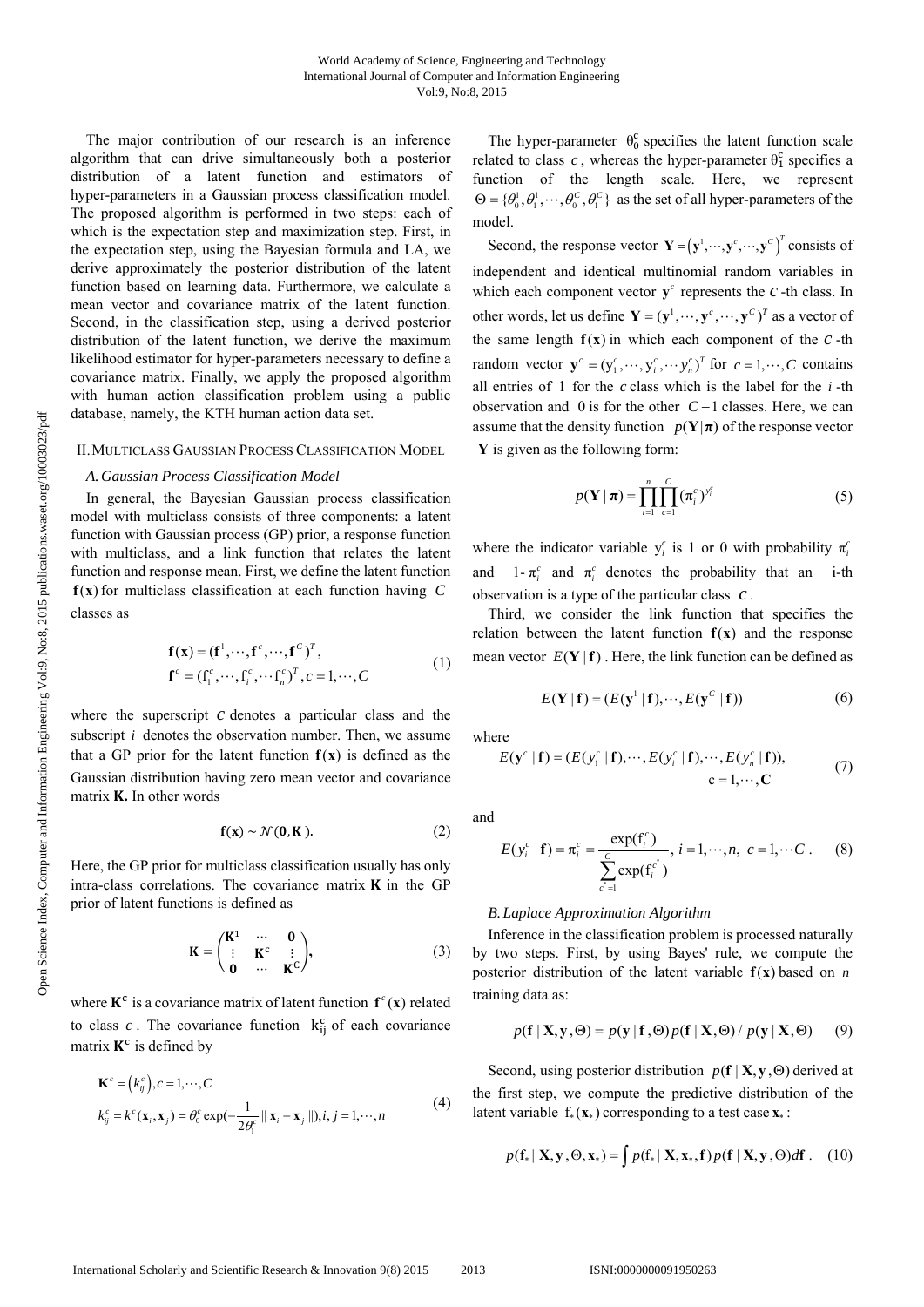In addition, we produce a predictive probability which a test point  $\mathbf{x}_*$  is belonging to some class c:

$$
\tilde{\pi}_{*}^{c} = p(\mathbf{y}_{*}^{c} | \mathbf{X}, \mathbf{y}, \mathbf{x}_{*}, \Theta)
$$
\n
$$
= \int p(\mathbf{y}_{*}^{c} | \mathbf{f}_{*}, \Theta) p(\mathbf{f}_{*} | \mathbf{X}, \mathbf{y}, \mathbf{x}_{*}, \Theta) d\mathbf{f}_{*}, \ c = 1, \cdots, C
$$
\n(11)

However, the likelihood function,  $p(y | f, \Theta)$  considered at the first step is given as the non-Gaussian, and it makes the integral analytically intractable. Thus, we need to use either analytic approximations of integrals or solutions based on Monte Carlo sampling.

Here, we will consider the Laplace approximation method that can approximate the non-Gaussian posterior  $p(f | Y, X, \Theta)$ with a Gaussian posterior  $q(f | Y, X, \Theta)$ . This approximation means that performing a second-order Taylor expansion for the log-posterior  $\Psi(f) = \ln p(f | Y, X, \Theta)$  at the mode  $m_F$  of the posterior, i.e.

$$
\mathbf{m}_{\mathbf{f}} = \arg \max_{\mathbf{f}} \Psi(\mathbf{f}) = \arg \max_{\mathbf{f}} \ln p(\mathbf{Y} | \mathbf{f}) p(\mathbf{f} | \mathbf{X}, \mathbf{\theta}) \quad (12)
$$

It gives us:

$$
\Psi(\mathbf{f}) \cong \Psi(\mathbf{m}_{\mathbf{f}}) + \nabla \Psi(\mathbf{f})_{\mathbf{f} = \mathbf{m}_{\mathbf{f}}} (\mathbf{f} - \mathbf{m}_{\mathbf{f}}) \n+ \frac{1}{2} (\mathbf{f} - \mathbf{m}_{\mathbf{f}})^T (\nabla \nabla \Psi(\mathbf{f})_{\mathbf{f} = \mathbf{m}_{\mathbf{f}}}) (\mathbf{f} - \mathbf{m}_{\mathbf{f}})
$$
\n(13)

Here, taking the logarithm of the un-normalized posterior of the latent function **f** , it can be given as

$$
\Psi(\mathbf{f}) = \ln p(\mathbf{f} | \mathbf{Y}, \mathbf{X}, \Theta) = \ln p(\mathbf{f} | \mathbf{X}, \Theta) + \ln p(\mathbf{Y} | \mathbf{f})
$$
  
= 
$$
\ln p(\mathbf{Y} | \mathbf{f}) - \frac{1}{2} \mathbf{f}^T \mathbf{K}^{-1} \mathbf{f} - \frac{1}{2} \ln |\mathbf{K}| - \frac{n}{2} \ln 2\pi
$$
 (14)

Moreover, taking the first and second derivatives of log posterior with respect to **f** , we obtain

$$
\nabla \Psi(\mathbf{f}) = \nabla \ln p(\mathbf{Y} | \mathbf{f}) - \mathbf{K}^{-1} \mathbf{f}
$$
  
 
$$
\nabla \nabla \Psi(\mathbf{f}) = \nabla \nabla \ln p(\mathbf{Y} | \mathbf{f}) - \mathbf{K}^{-1} = -\mathbf{W} - \mathbf{K}^{-1}
$$
 (15)

where  $W = -\nabla \nabla \ln p(Y | F)$  is diagonal matrix. Hence, we have obtained:

$$
\Psi(\mathbf{f}) \cong \Psi(\mathbf{m}_{\mathbf{f}}) - \frac{1}{2} (\mathbf{f} - \mathbf{m}_{\mathbf{f}})^{T} (\mathbf{W} + \mathbf{K}^{-1}) (\mathbf{f} - \mathbf{m}_{\mathbf{f}})
$$
  
\n
$$
\cong \ln N (\mathbf{f} | \mathbf{m}_{\mathbf{f}}, (\mathbf{K}^{-1} + \mathbf{W})^{-1})
$$
\n(16)

Finally, we have obtained a Gaussian approximate posterior  $q(f | Y, X, \Theta)$  to the true posterior  $p(f | Y, X, \Theta)$  with mean vector  $\mathbf{m}_t$  and covariance matrix  $\mathbf{V} = (\mathbf{K}^{-1} + \mathbf{W})^{-1}$ . Here, the mean vector  $m_f$  of Gaussian approximate posterior or mode

 $m_f$  of the log-posterior  $\Psi(f)$  can be found iteratively using the Newton-Rapson algorithm. In particular, given an initial estimate  $m_f$ , a new estimate is found iteratively according to

$$
\mathbf{m}_{\mathbf{f}}^{\text{new}} = \mathbf{m}_{\mathbf{f}} - (\nabla \nabla \Psi(\mathbf{f})_{\mathbf{f}=\mathbf{m}_{\mathbf{f}}})^{-1} \nabla \Psi(\mathbf{f})_{\mathbf{f}=\mathbf{m}_{\mathbf{f}}}
$$
  
=  $\mathbf{m}_{\mathbf{f}} + (\mathbf{K}^{-1} + \mathbf{W})^{-1} (\nabla \ln p(\mathbf{Y} \mid \mathbf{f})_{\mathbf{f}=\mathbf{m}_{\mathbf{f}}} - \mathbf{K}^{-1} \mathbf{m}_{\mathbf{f}})$  (17)  
=  $(\mathbf{K}^{-1} + \mathbf{W})^{-1} (\mathbf{W} \mathbf{m}_{\mathbf{f}} + \nabla \ln p(\mathbf{Y} \mid \mathbf{f})_{\mathbf{f}=\mathbf{m}_{\mathbf{F}}})$ 

Second, the matrix **W** at the covariance matrix  $V = (K^{-1} + W)^{-1}$  can be given as the following form. Since the log-likelihood function  $\ln p(Y | f)$  can be expressed as 1 C 1  $\sum_{i=1}^{n} \ln p(y_i^1, \dots, y_i^C | \mathbf{f}_i)$  $\sum_{i=1}^{\infty}$  **ii**  $P(Y_i, \dots, Y_i | \mathbf{I}_i)$  $p(y_i^1, \dots, y)$  $\sum_{i=1}^{\infty} \ln p(y_i^1, \dots, y_i^C | \mathbf{f}_i)$ , we obtain the following equation by differentiating the log-likelihood function  $\ln p(Y | f)$  with respect to **f** ,

$$
\nabla_{\mathbf{f}} \ln p(\mathbf{Y} | \mathbf{f}) = \nabla_{\mathbf{f}} \left( \sum_{i=1}^{n} \ln p(y_i^1, \cdots, y_i^C | \mathbf{f}_i) \right)
$$
  
= 
$$
\nabla_{\mathbf{F}} \left( \sum_{i=1}^{n} \sum_{c=1}^{C} y_i^c \mathbf{f}_i^c - \sum_{i=1}^{n} \ln \left( \sum_{c=1}^{C} \exp(\mathbf{f}_i^c) \right) \right)
$$
 (18)  
= 
$$
\mathbf{Y} - \boldsymbol{\pi}
$$

where a vector  $\pi$  is defined by

$$
\boldsymbol{\pi}_{(nC\times 1)} = (\pi_1^1, \cdots, \pi_i^c, \cdots, \pi_n^C)^T
$$
\n
$$
\boldsymbol{\pi}_i^c = \frac{\exp(\mathbf{f}_i^c)}{\sum_{c'=1}^C \exp(\mathbf{f}_i^{c^*})}, \quad i = 1, \cdots, n, \quad c = 1, \cdots, C \tag{19}
$$

Hence, the matrix **W** can be given as

$$
\mathbf{W} = -\nabla \nabla \ln p(\mathbf{Y} | \mathbf{f}) = \left( -\frac{\partial \ln p(\mathbf{Y} | \mathbf{f})}{\partial \mathbf{f} \partial \mathbf{f}^T} \right) = \text{diag}(\boldsymbol{\pi}) - \mathbf{\Pi}^T \mathbf{\Pi} \quad (20)
$$

where  $\Pi$  is a  $(n \times nC)$  matrix obtained by stacking horizontally the diagonal matrices diag( $\pi$ <sup>c</sup>). This is given as the following form:

$$
\mathbf{\Pi} = \begin{bmatrix} \pi_1^1 & \cdots & \pi_1^C \\ \vdots & \ddots & \vdots \\ \pi_n^1 & \cdots & \pi_n^C \end{bmatrix}
$$
 (21)

## *C.Variational EM Algorithm*

Thus far, we have considered the Laplace approximation algorithm for a posterior distribution of latent variables in Gaussian process classification with multiclass. Another major objective in this research area is to estimate the hyper-parameters of the covariance function. Here, we propose an algorithm to estimate the hyper-parameters of the covariance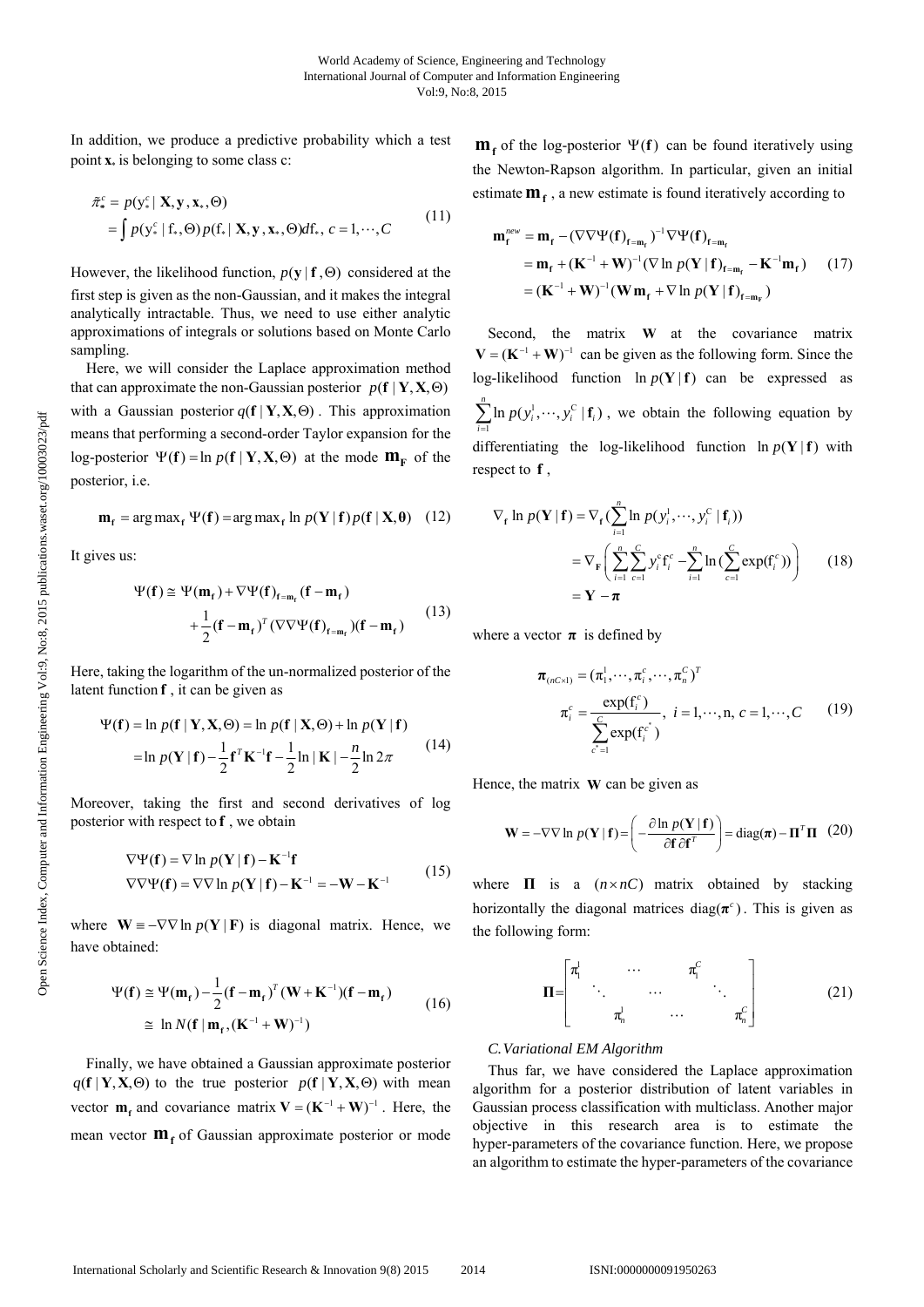function in the framework of Gaussian process classification with incomplete data. One possible approach is to consider the EM-like algorithm that is widely used with the incomplete data.

During the E-step of the EM-like algorithm, we drive the Gaussian approximation posterior  $q(f | X, Y, \Theta)$  for latent function values **f** using Laplace approximation. In the M-step of the EM-like algorithm, we seek a hyper-parameter  $\Theta$  that can maximize a lower bound on a logarithm of the marginal likelihood  $q(Y|X, \Theta)$  using the approximate posterior  $q(f | X, Y, \Theta)$  obtained during the E-step. The E and M-steps are iteratively repeated until a convergence condition satisfies. We describe our EM algorithm in detail as follows.

**E-step 1:** Assume that initial values  $\Theta_0$  for hyper-parameters  $\Theta$  are given. Using the Laplace approximation, the true posterior  $p(f | X, Y, \Theta)$  of latent function **f** is approximated as a Gaussian posterior  $q(f | X, Y, \Theta)$  such as in the following:

$$
q(\mathbf{f} \mid \mathbf{X}, \mathbf{Y}, \Theta) \sim \mathcal{N}(\mathbf{m}_{\mathbf{F}}, \mathbf{V} = (\mathbf{K}^{-1} + \mathbf{W})^{-1}) \tag{22}
$$

**M-step 1:** With a Gaussian posterior  $q(f | X, Y, \Theta)$  held fixed, we seek a new value  $\Theta^{new}$  so that the lower bound  $F(q, \Theta)$ given in the following (23) can be maximized with respect to  $\Theta$  :

$$
\ln p(\mathbf{Y} | \mathbf{X}, \Theta) = \ln \int p(\mathbf{f} | \mathbf{X}, \Theta) p(\mathbf{Y} | \mathbf{f}) d\mathbf{f}
$$
  
=  $\int q(\mathbf{f}) \ln \left( \frac{p(\mathbf{f}, \mathbf{Y} | \mathbf{X}, \Theta)}{q(\mathbf{f})} \right) d\mathbf{f} + \int q(\mathbf{f}) \ln \left( \frac{q(\mathbf{f})}{p(\mathbf{f} | \mathbf{Y}, \mathbf{X}, \Theta)} \right) d\mathbf{f}$  (23)  
 $\geq F(q, \Theta) = \int q(\mathbf{f}) \ln \left( \frac{p(\mathbf{f}, \mathbf{Y} | \mathbf{X}, \Theta)}{q(\mathbf{f})} \right) d\mathbf{f}$ 

Here, the low bound  $F(q, \Theta)$  can be written as

$$
F(q, \Theta) = \int q(\mathbf{f}) \ln \left( \frac{p(\mathbf{f} \mid \mathbf{X}, \Theta) p(\mathbf{Y} \mid \mathbf{f})}{q(\mathbf{f})} \right) d\mathbf{f}
$$
  
= 
$$
\int q(\mathbf{f}) \ln p(\mathbf{f} \mid \mathbf{X}, \Theta) d\mathbf{f} + \int q(\mathbf{f}) \ln p(\mathbf{Y} \mid \mathbf{f}) d\mathbf{f}
$$
  

$$
- \int q(\mathbf{f}) \ln q(\mathbf{f}) d\mathbf{f}
$$
  
= 
$$
E_{q(\mathbf{f})} (\ln p(\mathbf{f} \mid \mathbf{X}, \Theta)) + E_{q(\mathbf{f})} (\ln p(\mathbf{Y} \mid \mathbf{f})) + H(q(\mathbf{f})).
$$
 (24)

Moreover, because the second and third terms are independent with hyper-parameters  $\Theta$ , we must only maximize the first term  $E_{q(\mathbf{f})}(\ln p(\mathbf{f} | \mathbf{X}, \Theta))$  with respect to  $\Theta$ . By computing  $E_{q(\mathbf{f})}$  (ln  $p(\mathbf{f} | \mathbf{X}, \Theta)$ ) using a Gaussian approximate posterior, the first term can be given as:

$$
E_{q(\mathbf{f})}(\ln p(\mathbf{f} \mid \mathbf{X}, \Theta))
$$
  
\n
$$
= -\frac{nc}{2} \ln 2\pi - \frac{1}{2} \ln |\mathbf{K}(\Theta)| - \frac{1}{2} E_{q(\mathbf{f})} (\mathbf{f}^T \mathbf{K}(\Theta)^{-1} \mathbf{f})
$$
  
\n
$$
= -\frac{nc}{2} \ln 2\pi - \frac{1}{2} \ln |\mathbf{K}(\Theta)| - \frac{1}{2} (E_{q(\mathbf{f})} (\mathbf{f})^T \mathbf{K}(\Theta)^{-1} E_{q(\mathbf{f})} (\mathbf{f}))
$$
\n
$$
- \frac{1}{2} tr \left( \mathbf{K}(\Theta)^{-1} Cov(\mathbf{f}) \right)
$$
\n(25)

Here, by differentiating  $E_{q(\mathbf{f})}(\ln p(\mathbf{f} | \mathbf{X}, \Theta))$  with respect to  $\Theta$  using the E-step result, we obtain

$$
\frac{\partial E_{q(\mathbf{f})}(\ln p(\mathbf{f} \mid \mathbf{X}, \Theta))}{\partial \Theta} = -\frac{1}{2} \text{tr}(\mathbf{K}(\Theta)^{-1} \frac{\partial \mathbf{K}(\Theta)}{\partial \Theta})
$$

$$
+ \frac{1}{2} \left( \mathbf{m}_r^T \mathbf{K}(\Theta)^{-1} \frac{\mathbf{K}(\Theta)}{\partial \Theta} \mathbf{K}(\Theta)^{-1} \mathbf{m}_r \right)
$$

$$
+ \frac{1}{2} tr \left( \mathbf{K}(\Theta)^{-1} \frac{\mathbf{K}(\Theta)}{\partial \Theta} \mathbf{K}(\Theta)^{-1} Cov(\mathbf{f}) \right).
$$
(26)

Therefore, we can obtain the hyper-parameter maximizing the free energy by the following gradient update rule:

$$
\Theta^{new} = \Theta^{old} + \eta \left( \frac{\partial E_{q(\mathbf{f})}(\ln p(\mathbf{f} \mid \mathbf{X}, \Theta))}{\partial \Theta} \right)_{\Theta = \Theta^{old}}
$$
(27)

## *D.Prediction Method*

Here, if we denote a vector  $f_*$  as the latent function values that correspond to a test point  $\mathbf{x}_{*}$ , then the joint prior distribution of the training latent function **f** and test latent function **f**<sub>c</sub> is

$$
p(\mathbf{f}, \mathbf{f}_* \mid \mathbf{x}_*, \mathbf{X}, \Theta) \sim G\left(\begin{bmatrix} \mathbf{f} \\ \mathbf{f}_* \end{bmatrix} \mid \mathbf{0}, \begin{bmatrix} \mathbf{K} & \mathbf{k}_* \\ \mathbf{k}_*^T & k_{**} \end{bmatrix}\right),\tag{28}
$$

where  $\mathbf{k}_{*} = diag(\mathbf{k}_{*}^{1}(\mathbf{x}, \mathbf{x}_{*}), \cdots, \mathbf{k}_{*}^{C}(\mathbf{x}, \mathbf{x}_{*}))$  is a  $(nc \times c)$  matrix obtained by stacking vertically the vectors  $\mathbf{k}^{c}$  (**x**, **x**<sub>\*</sub>) = ( $k^{c}$  (**x**<sub>1</sub>, **x**<sub>\*</sub>), ···,  $k^{c}$  (**x**<sub>n</sub>, **x**<sub>\*</sub>))<sup>*T*</sup>, *c* = 1, ···, *C* and  $\mathbf{k}_{**} = \text{diag}(k^1(\mathbf{x}_*, \mathbf{x}_*), ..., k^C(\mathbf{x}_*, \mathbf{x}_*))$ . Hence, given a test point  $\mathbf{x}_{*}$ , the posterior distribution of latent function  $\mathbf{f}_{*}$ corresponding to test point  $\mathbf{x}_{*}$  is given by marginalizing over the training set latent functions**f** :

$$
p(\mathbf{f}_* | \mathbf{x}_*, \mathbf{Y}, \mathbf{X}, \Theta) = \int p(\mathbf{f}_*, \mathbf{f} | \mathbf{x}_*, \mathbf{Y}, \mathbf{X}, \Theta) d\mathbf{f}
$$
  
= 
$$
\int p(\mathbf{f}_* | \mathbf{f}, \mathbf{x}_*, \mathbf{X}, \Theta) p(\mathbf{f} | \mathbf{Y}, \mathbf{X}, \Theta) d\mathbf{f}
$$
 (29)

where the conditional prior is given by

$$
p(\mathbf{f}_* \mid \mathbf{f}, \mathbf{x}_*, \mathbf{X}, \Theta) \sim G(\mathbf{f}_* \mid \mathbf{k}_*^T \mathbf{K}^{-1} \mathbf{f}, \mathbf{k}_{**} - \mathbf{k}_*^T \mathbf{K}^{-1} \mathbf{k}_*) \tag{30}
$$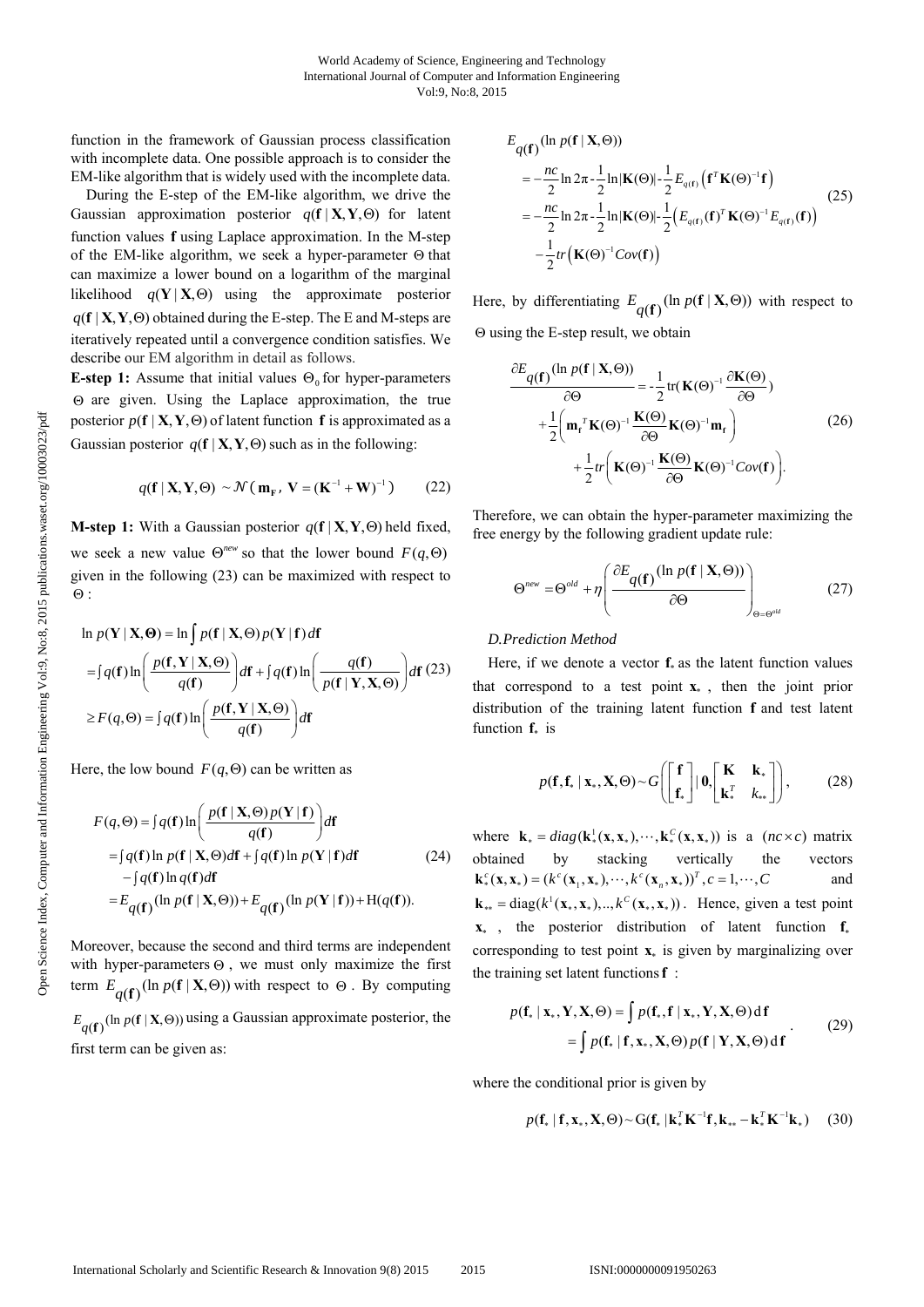Moreover, by using the Gaussian approximation  $q(f | X, Y, \Theta)$ to the true posterior  $p(f | Y, X, \Theta)$ , we have finally obtained the approximate posterior distribution of latent function  $f_*$ :

$$
q(\mathbf{f}_* \mid \mathbf{x}_*, \mathbf{Y}, \mathbf{X}, \Theta) \sim G(\mathbf{f}_* \mid \mathbf{k}_*^T \mathbf{K}^{-1} \mathbf{m}, \mathbf{k}_{**} - \mathbf{k}_*^T (\mathbf{K} + \mathbf{W}^{-1})^{-1} \mathbf{k}_*).
$$
 (31)

In addition, the predictive distribution of class membership vector  $\mathbf{y}_{*}$  is obtained by integrating out  $\mathbf{f}_{*}$ ,

$$
q(\mathbf{y}_{*} | \mathbf{x}_{*}, \mathbf{Y}, \mathbf{X}, \Theta) = \int p(\mathbf{y}_{*} | \mathbf{f}_{*}) q(\mathbf{f}_{*} | \mathbf{x}_{*}, \mathbf{Y}, \mathbf{X}, \Theta) d\mathbf{f}_{*}.
$$
 (32)

Hence, the predictive mean vector for class  $c$  is given by

$$
E_q(f_*^c | \mathbf{X}, \mathbf{Y}, \mathbf{\theta}, \mathbf{X}_*) = \mathbf{k}_*^{cT} (\mathbf{K}^c)^{-1} \mathbf{m}_F^c = \mathbf{k}_*^{cT} (\mathbf{y}^c - \boldsymbol{\pi}^c) \qquad (33)
$$

Moreover, if these are inserted into a vector form, then the expectation of latent function  $f_*$  under the Laplacian approximation is given as

$$
\mathbf{\mu}_{*} = \mathbf{E}_{q}(\mathbf{f}_{*} \mid \mathbf{X}, \mathbf{Y}, \mathbf{\theta}, X_{*}) = \mathbf{Q}_{*}^{T}(\mathbf{y} - \boldsymbol{\pi})
$$
(34)

where a matrix  $Q_*$  is defined as the  $(nC \times C)$  matrix:

$$
\mathbf{Q}_{*} = \begin{pmatrix} \mathbf{k}_{*}^{1}(\mathbf{x}, \mathbf{x}_{*}) & \mathbf{0} & \dots & \mathbf{0} \\ \mathbf{0} & \mathbf{k}_{*}^{2}(\mathbf{x}, \mathbf{x}_{*}) & \dots & \vdots \\ \vdots & \vdots & \ddots & \vdots \\ \mathbf{0} & \mathbf{0} & \dots & \mathbf{k}_{*}^{C}(\mathbf{x}, \mathbf{x}_{*}) \end{pmatrix}
$$
(35)

In addition, the covariance matrix of the latent function  $f_*$  can be represented as

$$
\Sigma_* = Cov_q(\mathbf{f}_* \mid \mathbf{x}_*, \mathbf{X}, \mathbf{Y}, \Theta) = \mathbf{k}_{**} - \mathbf{Q}_*^T (\mathbf{K} + \mathbf{W}^{-1})^{-1} \mathbf{Q}_* \quad (36)
$$

### III. HUMAN ACTION CLASSIFICATION

We employ two steps to classify a human action video. We first extract a sequence of a multidimensional feature vector from each video from a given training data and we derived a posterior distribution of latent function using extracted feature vectors. To classify the input human action video, we then extract a test feature vector from a query video, and derive a posterior of latent function that corresponds to the test feature vector. Next, by computing the posterior probabilities that a test video belongs to every class when this posterior is used, we can then classify a query video with a class that maximizes a posterior probability.

# *A.Training Step*

In the training step, an algorithm that computes the Gaussian approximation posterior distribution of the latent function using a given set of training data is described as follows:

## **E-step:**

- 1. Extract *n* time series of multidimensional feature vectors  $\Omega = (\mathbf{x}_1, \mathbf{x}_2, \cdots, \mathbf{x}_n)$  from a training video dataset that describes several human actions.
- 2. Assume the prior distribution of the latent function  $f(x)$ as a Gaussian process model, and compute the covariance matrix **K** by using the extracted feature vectors.
- 3. By combining the likelihood function of target vector  $Y = (Y_1, \dots, Y_n)$  and a prior of latent function  $f(x)$ , we obtain a logarithm of true posterior distribution of  $f(x)$  as

$$
\ln p(\mathbf{f} \mid \mathbf{X}, \mathbf{y}, \Theta) \approx \ln p(\mathbf{y} \mid \mathbf{f}) + \ln p(\mathbf{f} \mid \mathbf{X}, \Theta) \tag{37}
$$

4. Through Laplace approximation, we drive an approximation posterior distribution of the latent function  $f(x)$  as

$$
q(\mathbf{f} \mid \mathbf{Y}, \mathbf{X}, \Theta) \sim N(\mathbf{m}_{\mathbf{f}}, (\mathbf{K}^{-1} + \mathbf{W})^{-1})
$$
 (38)

### **M-step**:

- 1. Using the approximate Gaussian posterior  $q(\mathbf{f} | \mathbf{X}, \mathbf{Y}, \Theta)$ , we compute the lower bound  $F(q, \Theta)$  for a log marginal likelihood ln  $p(Y | X, \Theta)$ .
- 2. Using the gradient update rule, we derive the hyper-parameter  $\Theta$  that maximizes the free energy  $F(q,\Theta)$ .

## *B.Classification Step*

During the classification step, we classify the new input video by using the following algorithms.

- 1. Extract feature vector  $x$  from the new input video, and compute two covariance matrix  $\mathbf{K}$  and  $\mathbf{k}$ . between a new data  $\mathbf{x}_*$  and the existing training data  $\mathbf{X}$ .
- 2. Compute the predicted posterior distribution of a new latent function  $f_*$  :

$$
q(\mathbf{f}_* \mid \mathbf{x}_*, \mathbf{Y}, \mathbf{X}, \Theta) \sim G(\mathbf{f}_* \mid \mathbf{k}_*^T \mathbf{K}^{-1} \mathbf{m}, \mathbf{k}_{**} - \mathbf{k}_*^T (\mathbf{K} + \mathbf{W}^{-1})^{-1} \mathbf{k}_*)
$$
\n(39)

- 3. Extract the n samples  $f_{*1}, \dots, f_{*n}$  from the Gaussian posterior distribution of latent function  $f_*$  with mean vector  $\mathbf{\mu}_{*}$  and covariance matrix  $\Sigma_{*}$ .
- 4. Calculate the probability of classification  $\pi_{*1}, \dots, \pi_{*n}$ using the extracted random sample  $f_{*1}, \dots, f_{*n}$ , and compute the average  $\overline{\pi}_* = \frac{1}{n} \sum_{i=1}^n \pi_*$  $\overline{n}_{*} = \frac{1}{n} \sum_{i=1}^{n} \overline{n}_{*i}$  of these probabilities.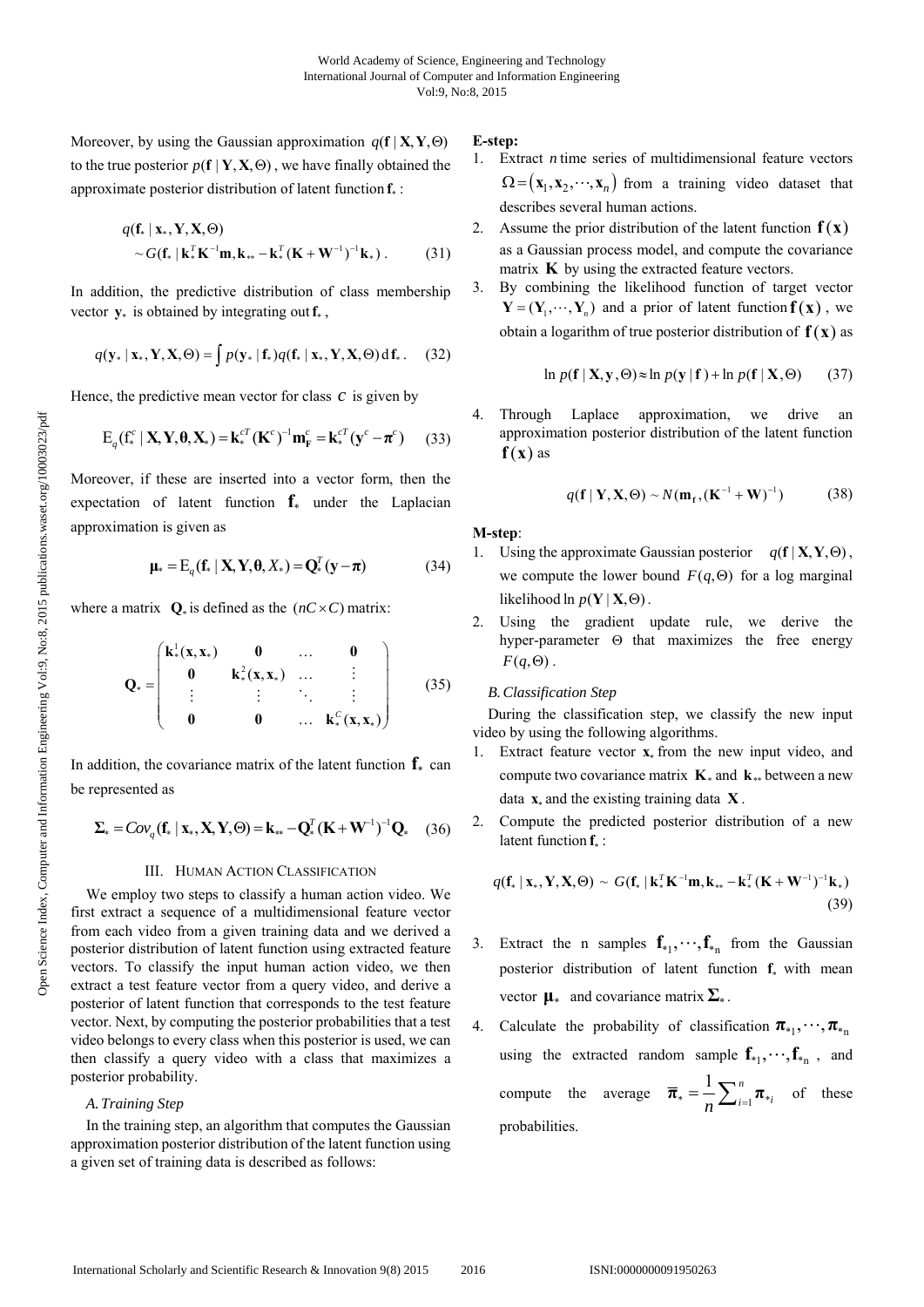5. Classify the input human action video into a class  $c^*$  with the maximum classification probability as:

 $c^* = \operatorname{argmax}_{1 \leq c \leq C} \overline{\boldsymbol{\pi}}_k^c$ .

# IV. EXPERIMENT RESULTS

# *A.KTH Dataset*

The KTH human action dataset used in our experiment included 25 people performing six action classes, namely: walking, running, jogging, boxing, hand waving, and hand clapping. Each video sequence contained one actor performing an action. All video sequences were resized to  $64 \times 64 \times 32$ . To standardize to a length of 64 frames, we retained the middle 64 frames, and recycled frames for video containing fewer than 64 frames. Several types of data sets can be used to recognize human behavior. KTH data set and Weizman data sets are the most commonly used. In our experiments, we employed the KTH data set. Our KTH human action dataset consisted of 600 video sets. All videos were shot in black and white with a 160  $160 \times 120$  resolution. In this study, we use the training data consisting of ten peoples performing six actions.

Defining the feature vector to classify exactly human behavior is difficult. In this study, we used the histograms oriented of gradients (HOG) features that are mostly used in pedestrian detection to express the behavioral changes of each video sequence into a feature vector. To calculate the HOG feature vector, we divide each frame into 3 by 5 blocks, and used eight histogram bins from each block. Therefore, the total dimension of the feature vector for each frame is 120. In addition, the calculated HOG feature vector was normalized using:

$$
\overline{F} = \frac{F}{\sqrt{\left\|F\right\|^2 + 1}}\tag{40}
$$

## *B.Performance of Proposed Method*

To evaluate the performance of the proposed method, we used 150 video sequences consisting of 25 peoples performing six human behaviors as validation data. Table I presents a matrix form showing classification rates of six human behaviors in relation to the proposed method. The results from Table I, indicate that the six human behaviors can be divided into two categories of similar behavior. The first category of similar actions includes boxing, hand-clapping, and hand-waving, whereas the second category includes jogging, running, and walking. Here, we can see that a misclassification occurred often with actions belonging to the same category. Consequently, we note that a correct classification rate of 85.33% occurs when the proposed method is employed.

Table II shows the results of the recognition rate for the proposed method compared to conventional methods when using the KTH data set. Conventional methods included the local spatio-temporal characteristics or HOG / HOF feature vector. SVM or GMM were used as the classification method.

However, the proposed method employed a feature vector representing an image that was universally altered.

| TABLEI                                                  |          |                  |                |         |         |         |  |
|---------------------------------------------------------|----------|------------------|----------------|---------|---------|---------|--|
| CLASSIFICATION RATES OF ACTIONS FOR THE PROPOSED METHOD |          |                  |                |         |         |         |  |
| Classificatio<br>n rate                                 | Boxing   | Hand<br>clapping | Hand<br>waving | Jogging | Running | Walking |  |
| Boxing                                                  |          | $\theta$         |                | 0       | 0       |         |  |
| Hand-<br>clapping                                       | 0.12     | 0.88             | 0              | 0       | $_{0}$  |         |  |
| Hand-<br>waving                                         | 0.12     | 0.08             | 0.8            | 0       | 0       |         |  |
| Jogging                                                 | $\Omega$ | $\Omega$         | 0              | 0.8     | 0.2     | 0       |  |
| Running                                                 | 0        | 0                | 0              | 0.08    | 0.92    |         |  |
| Walking                                                 |          |                  |                | 0.12    | 0.16    | 0.72    |  |

| <b>TABLE II</b><br>COMPARISON OF PROPOSED AND EXISTING METHOD |                             |  |  |  |  |
|---------------------------------------------------------------|-----------------------------|--|--|--|--|
| Methods                                                       | Correct classification rate |  |  |  |  |
| Laptev.et al. [10]                                            | 91.80%                      |  |  |  |  |
| Mikolajczyk et al. [11]                                       | 93.20%                      |  |  |  |  |
| Yuan et al. $[12]$                                            | 93.30%                      |  |  |  |  |
| Kaaniche et al. [13]                                          | 90.57%                      |  |  |  |  |
| Kovashka et al. [14]                                          | 94.53%                      |  |  |  |  |
| Yin et al. $[15]$                                             | 82%                         |  |  |  |  |
| Proposed method                                               | 85.33%                      |  |  |  |  |

#### V.CONCLUSION

This study propose an inference algorithm that can drive simultaneously both a posterior distribution of a latent function and estimators of hyper-parameters in the Gaussian process classification model. The proposed algorithm is performed in two steps: called expectation step and maximization steps. First, during the expectation step, we use the Bayesian formula and Laplace approximation to derive approximately the posterior distribution of the latent function based on the learning data. Furthermore, we considered a method of calculating a mean vector and covariance matrix of the latent function. Second, during the classification step, we use a derived posterior distribution of the latent function to derive the maximum likelihood estimator for hyper-parameters necessary to define a covariance matrix.

 In our experiments, we applied the proposed algorithm to a human action classification problem using a public database, namely, the KTH human action data set. Experimental results showed that our method performs extremely well with public video dataset and thus better than others method.

Our future work will extend the proposed method to other video recognition problems such as 3D human action recognition, gesture recognition, and those associated with surveillances system.

#### **REFERENCES**

- [1] C. E. Rasmussen, and C. K. I. Williams, "*Gaussian Processes for Machine Learning*," MIT Press, 2006.
- [2] H. Nicklisch, and C. E. Rasmussen, "Approximation for Binary Gaussian process Classification," JMLR, 2008, pp. 2035-75.
- [3] A. B. Chan, and D. Dong, "Generalized Gaussian process model," IEEE Conf. on Computer Vision and Pattern Recognition, Colorado Spring, 2011.